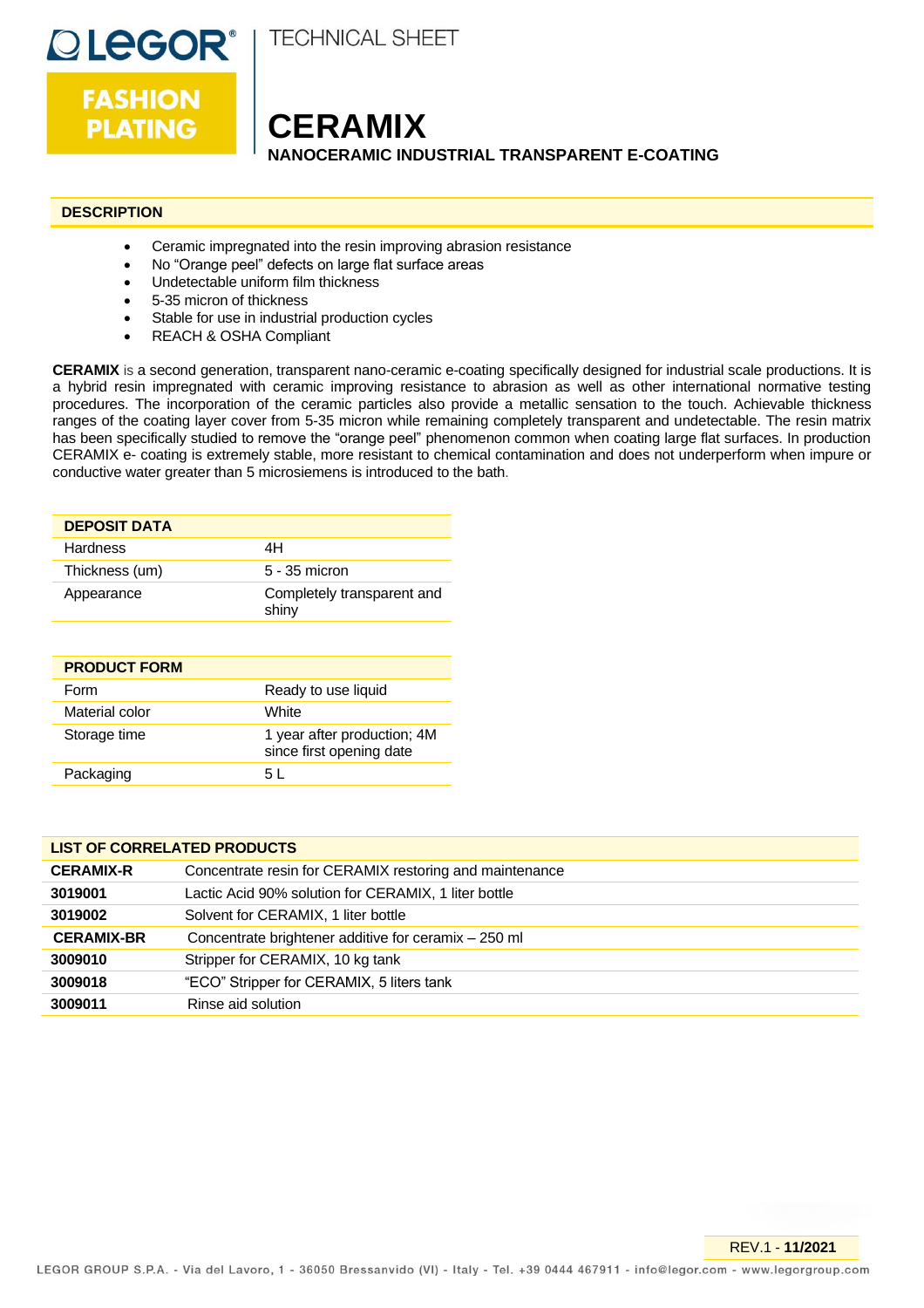

**FASHION** 

**PLATING** 

**TECHNICAL SHEET** 

# **CERAMIX NANOCERAMIC INDUSTRIAL TRANSPARENT E-COATING**

### **SOLUTION PREPARATION**

**CERAMIX** is sold in already ready-to-use form for this reason no preparations are required prior to start to work once the product has been put inside the working tank.

### **E-COATING LACQUER USAGE**

|                                        | <b>RANGE</b>                                                                                                             | <b>OPTIMAL</b> |
|----------------------------------------|--------------------------------------------------------------------------------------------------------------------------|----------------|
| Voltage (V)                            | 20 - 120 V, maximum ripple 20%                                                                                           |                |
| <b>Current density (A/dm2)</b>         | Average $0.05 - 0.1$ A/dm2                                                                                               |                |
| Working temperature (°C)               | $23 - 27^{\circ}C$                                                                                                       | $25^{\circ}$ C |
| <b>Treatment time (sec)</b>            | $10 - 120$                                                                                                               |                |
| pH                                     | $3.5 - 5.0$                                                                                                              |                |
| <b>MEQ corrected</b>                   | $25 - 45$                                                                                                                |                |
| <b>Conductivity and solido content</b> | 300 - 600 µS at 25°C and 6.5 -7.5% solid content.                                                                        |                |
| <b>Refractometric Index (°Brixel)</b>  | $10.5 - 11$                                                                                                              |                |
| Solvent (% w/w)                        | $3 - 6%$                                                                                                                 |                |
| Anode/cathode ratio                    | Not higher than 2:1                                                                                                      |                |
| Anode type                             | Stainless steel AISI 316                                                                                                 |                |
| <b>Circulation</b>                     | Moderate, but Mandatory. In holidays or when not working for long periods transfer<br>the solution to closed containers. |                |
| Curing                                 | Metal temperature 120-150°C for reasonable 30-45 minutes effective.                                                      |                |

The operation sequence to use properly CERAMIX ready-to-use lacquer is:

- pre-treatment,
- application of CERAMIX
- post-treatment
- stoving.

The pre-treatment is required to ensure absolute cleanliness and to obtain a surface free from water breaks. Articles which have been electroplated should obtain a final cold water rinse. Mechanically polished or untreated articles should be cleaned using the appropriate treatments. A typical process sequence is:

- demineralized water rinse, 2 x
- pre-rinse in demineralized water with 20 ml/l CERAMIX bath solution
- CERAMIX plate
- post-rinse in pure ultrafiltrate (permeate) or demineralized water
- demineralized water rinse, 2 x
- air dry
- cure

The purpose of the demineralized rinse is to prevent the lacquer solution from being contaminated. The pre-dip in dilute lacquer is considered essential in order to prevent film defects caused by gassing. The post-rinse is used to remove the lacquer solution from the coated object. Although a separate pre-and post-rinse is recommended, it is possible to use the pre-rinse also as post-rinse. The air dry stage is not critical, in fact some drain time is required to avoid excessive drag-out loss. During the stoving the deposited film will coalesce and cure. A gradual heat-up to the recommended metal temperature is preferred.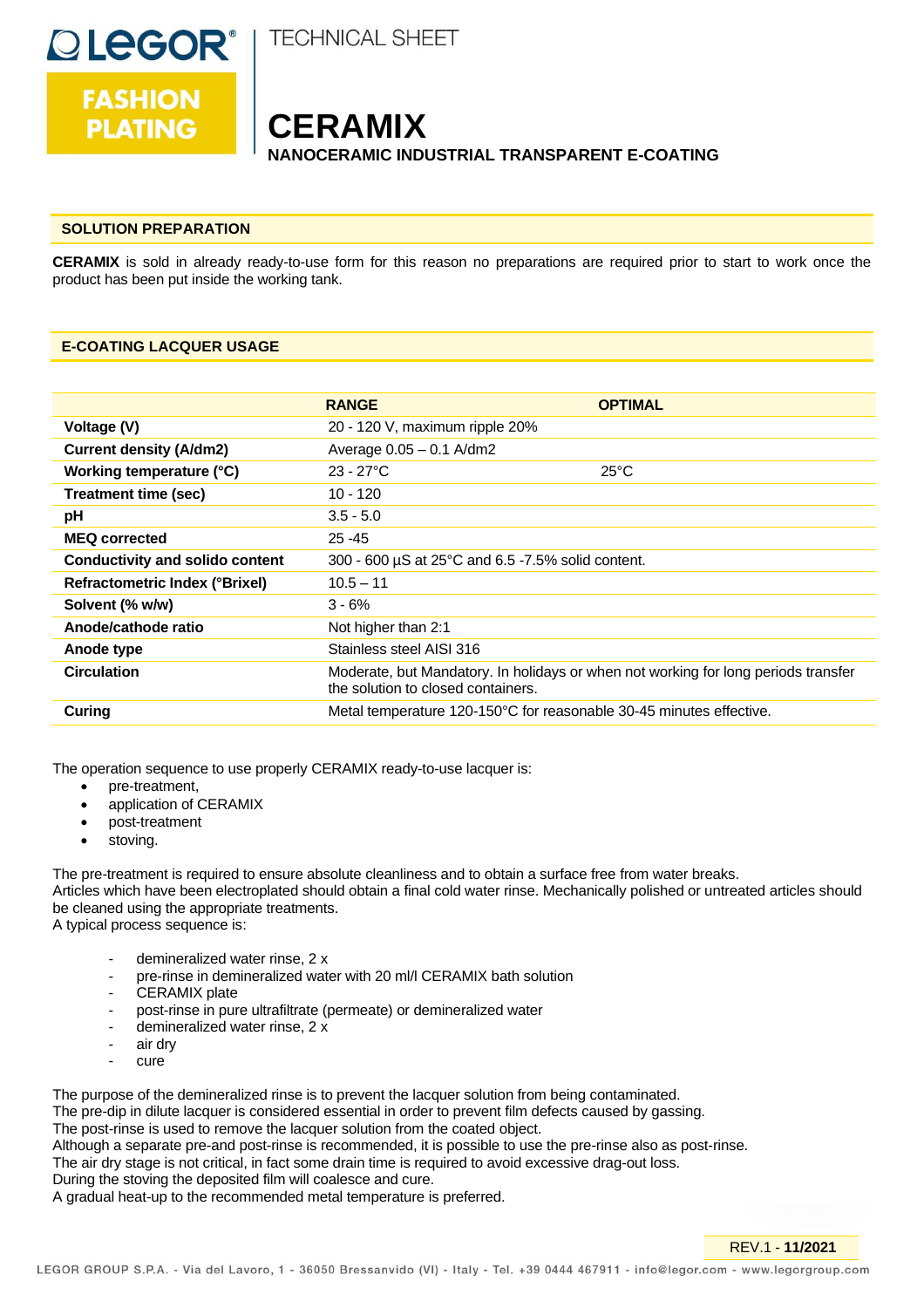**TECHNICAL SHEET** 

**OLEGOR<sup>®</sup>**<br>FASHION **PLATING** 

**CERAMIX NANOCERAMIC INDUSTRIAL TRANSPARENT E-COATING**

# **PROCESS EQUIPMENT**

A full range of specially developed equipment is available from Legor.

All tanks in contact with lacquer solution should be of suitable plastic construction or of steel covered with acid and solvent proof lining such as rubber or polypropylene ("paint compatible", silicone-free materials and equipment throughout).

It is advised to use plastic vessels (PP) or glass (Pyrex).for lab stuff. Do not use stainless steel or iron not covered. The equipment should offer the basic requirements as indicated in the following sequence/steps:

- Ultrasonic cleaning with detergent
- Recovery with normal water (2 recoveries are advised)
- Electrolytic degreasing
- Recovery with D.I. water
- **Neutralization**
- Rinse in circulating D.I. water
- Final rinse with D.I. water
- E-coating treatment, stabilized at a temperature of 23-27° C, provided with a 30 to 120 V rectifier
- Post rinse in pure ultrafiltrate (permeate) or D.I. water
- Recovery (2 subsequent recoveries with D.I. water)
- Final rinse in D.I. water by mist spray in D.I water
- Final Rinse Aid (recommended)
- Drying to air (min 5 to max 30 minutes)
- Drying in furnace (120-150° C for 30-45 minutes)

**I**f the plant capacity for the e-coating tank is higher than 150-300 liters, an **Ultrafiltration/demineralization unit** for the ecoating and the first recovery vessel is strongly suggested.

In particular the CERAMIX working tank should be fitted with:

- An overflow compartment.
- A circulating pump with a circulation capacity of 8 10 times tank volumes per hour.
- A filtration system through a 5 10 micron size polypropylene cartridges type filter is essential.
- A low energy (quartz) heater. Never use a heater that has a high heating power.
- Stainless steel AISI 316 anodes
- An ultrafiltration unit.

**About the oven for the curing** phase, re-circulatory hot air ovens or tunnel should be used.

An excellent system is a conveyor oven with temperature zoning in which the parts are heated slowly to the curing temperature. NOTE: Box ovens require time to return to curing temperature when cold parts have been put in.

**About plating racks:** they must be made covered with normal PVC plastisol.

**About rectifiers:** use DC power rectifiers which are able to work in the range of 50 – 100 V provided of a function that permits to realize in case slow current ramps. For some specific work (like chains) some rectifiers able to reach up to 150 V are required provided with all the related safety devices.

Last but not least it is strongly **recommended to use adequate ventilation equipment** for the CERAMIX tank and for the working area in general.

REV.1 - **11/2021**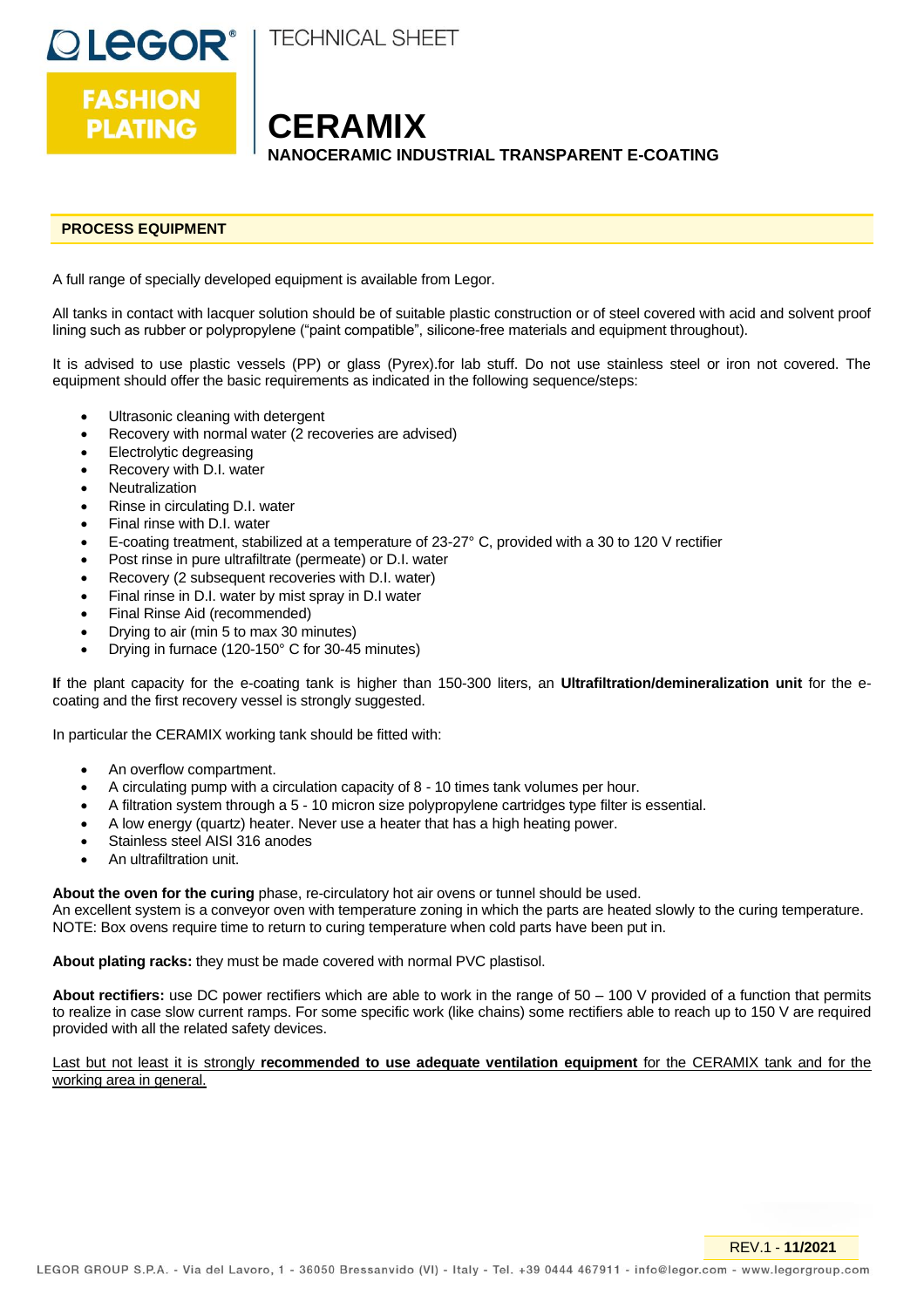

**FASHION PLATING** 

**QLEGOR®** 

**CERAMIX NANOCERAMIC INDUSTRIAL TRANSPARENT E-COATING**

### **BATH MAINTENANCE**

### **CERAMIX e-coating lacquer**

Emulsion level: restored regularly by adding cleaned D.I. water.

Water is lost by evaporation, the level in the overflow section should be looked by watching the solution level in the weir compartment, do not let the pump suck air because of too much low level.

Do not use the post-rinse solution for topping up.

### **SOLID CONTENT**

CERAMIX emulsion contains 6.5 – 7.5% by weight solids.

In order to obtain stable performances, it is required to check the dry weight residue on regular basis. The dry weight should remain to 6.5 -7.5%.

It is recommended to run at least a refractometric analysis once a day, according to the use.

The more frequent is the use of the CERAMIX, the more frequent the check could be necessary. If the dry residue should be below 6.5%, it is necessary to replenish the suspension with 15-17 g/l of concentrated resin CERAMIX-R for every percent of dry weight below the reference value  $(6.5 - 7.5%)$ . The concentrated replenisher consists of the pre-mixed concentrated resin, ceramic CERAMIX-R.

The best method of addition is to premix the required amount of concentrate resin with the working solution in a separate container.

Preferably additions are done at the end of a production day.

### **IN CASE OF LACK OF BRIGHTENESS**

In case a lack of brightness is noted with respect to the starting condition, even after standard resin addition, it will be possible to restore it by adding the suitable brightener additive: **CERAMIX-BR**. This product is thought for e-coating lacquer installations which volumes are higher than 100 liters and for medium-big size production scale. CERAMIX-BR integrates those components that are lost from the e-coating paint emulsion due to the normal consumption, affecting the brightness of the obtained deposit. The guideline on how to use CERAMIX-BR is the following: a pre-calibrated charge of 250 cc CERAMIX-BR must be used per every 100 liters of e-coating bath when the same works continuously 5 day a week and for 8 hours daily. In case of different situation please contact our Technical Assistance Service for better guidance. CERAMIX-BR must be inserted very slowly into the weir section of the working tank.

### **SOLVENT CONTENT**

Solvent is lost by evaporation and drag-out. Normally the solvent level is maintained by the addition of the CERAMIX-R concentrate resin and the restoring of the solid content.

If solvent additions are necessary, following long idle periods for example, they should be made in increments of 0.5% through the weir.

It takes about one to two hours of solution circulation before the effect becomes apparent. Its concentration is determined by appropriate chemical analysis.

### **pH**

pH of the bath should lie between 3.5 - 4.5.

It is good practice to check the pH once a day.

It is not advised to use pH paper for pH measurements but a suitable electrode-pHmeter probe.

### **LACTIC ACID CONTENT**

It is determined by chemical analysis in lab.

### **IONIC CONTAMINATION**

Avoid contamination of the CERAMIX lacquer by soluble salts. They will decrease the efficiency leading to bad deposits. Only with ultrafiltration the ionic contamination can be removed (slowly) by discarding the permeate. (Sometimes selective resins also work)

### **ADEQUATE CIRCULATION AND FILTRATION WILL KEEP THE LACQUER IN GOOD CONDITION.**

Filter cartridge and/or bag will be clogged up with use. They should be cleaned or changed periodically. The circulation pump should not suck air, any air getting into the circulation system will cause pitting. It is recommended to carry out a batch filtration, followed by tank cleaning every one or two months.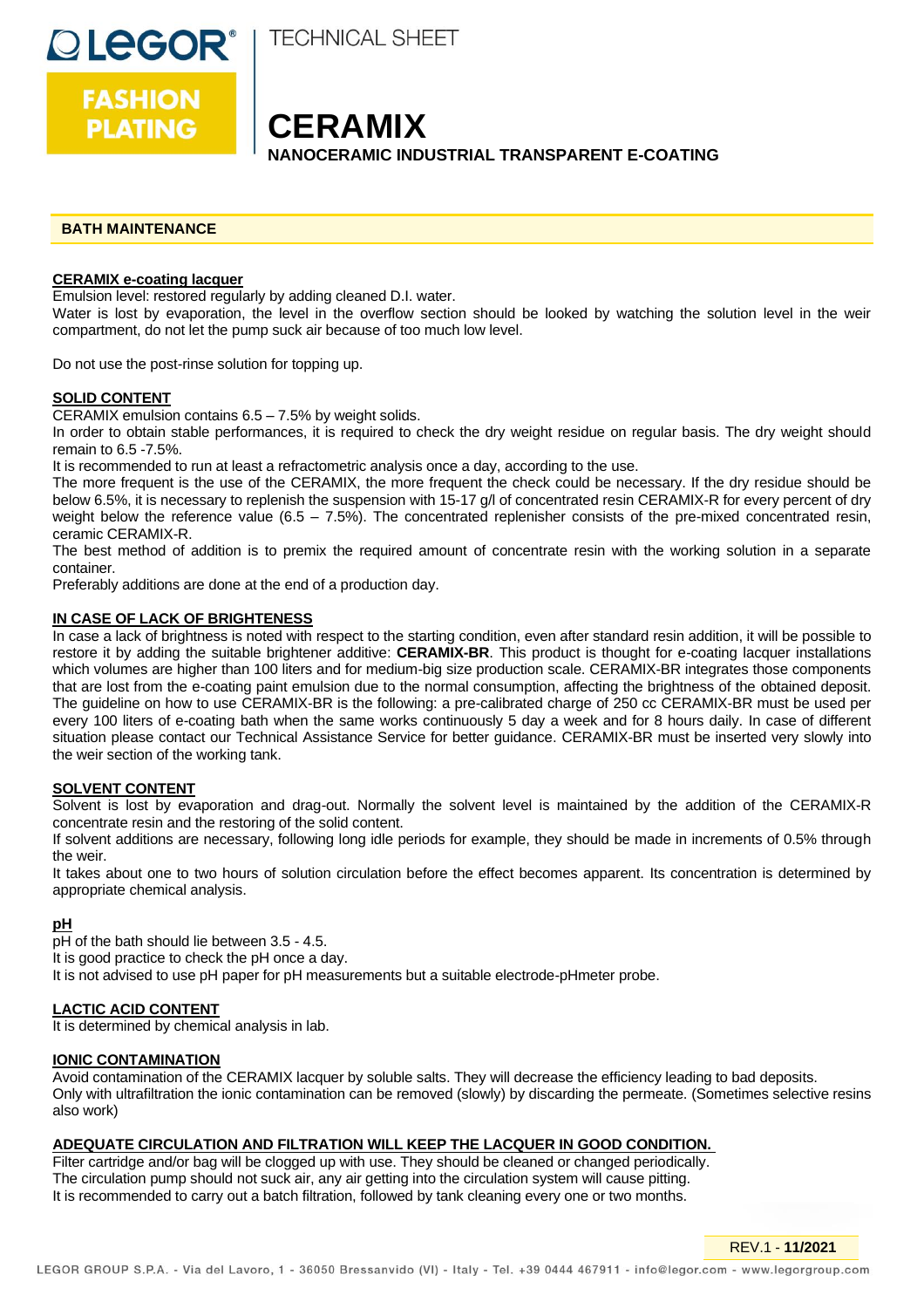**TECHNICAL SHEET** 

**CERAMIX NANOCERAMIC INDUSTRIAL TRANSPARENT E-COATING**

# **DURING PROLONGED IDLE PERIODS TANK CIRCULATION CAN BE STOPPED, THE COVER OF THE TANK MUST BE**

### **CLOSED.**

**DLEGOR®** 

**FASHION** 

**PLATING** 

Alternatively the bath solution can be stored in closed containers.

# **RINSES (PRE- AND POST-) WITH D.I. WATER**

The D.I. rinses before lacquering serve to minimize drag-in of hard water salts and pre-treatment chemicals into the CERAMIX e-coating lacquer and thereby prevent it from being contaminated.

After lacquering it can serve as a clean final rinse also.

The rinse should be dumped when the conductivity exceeds 10  $\mu$ s/cm.

While doing the Post-rinse this solution gradually becomes contaminated by drag-in from the ready-to-use emulsion.

It should be replaced periodically or when the solids content reaches 1.5% by weight

# **ABOUT THE ULTRAFILTRATION**

The use of an ultrafiltration unit has proven to be an integral part of successfully operating with this system. Every installation should have a single tube of Ultrafiltration unit especially for volumes bigger than 150 liters. Its scope is that to minimize the effect of metallic contamination and to stabilize the pH of the solution as well as the solvent level.

### **ABOUT THE PROCESS WATER**

Use pure D.I. water with conductivity close as much as possible to 0  $\mu$ S/cm. In any case D.I. water conductivity can not go over to  $5 \mu s/cm s$ .

# **ANALYTICAL PROCEDURE**

- 1. SOLID CONTENT DETERMIANTIOJN
	- Weigh a clean watch glass or aluminum foil
	- Add 10 ml of working ready-to-use emulsion
	- Heat it inside oven for 1 hours at 130°C
	- Cool down it and re-weigh.
	- Calculate the % solids content by weighing the difference.

### **Now consider that to increase of 1% point of solid content, it is necessary to add 15-17 g of CERAMIX-R concentrated resin per every liter of working solution**

Vice versa for the *"one spot"* solid content determination a pocket refractometer can be used: **% solids (by weigh ratio) = 0.7 x Read °Brixel**.

2. SOLVENT LEVEL DETERMINATION It has to be run in our Technical Assistance Laboratory.

3. pH measurement

- Calibrate pHmeter
- Rinse buffered electrodes carefully in D.I. water, dry and immerse in the ready-to-use and working emulsion.
- After measuring, thoroughly rinse again electrodes in the same emulsion and finally rinse it in D.I. water again.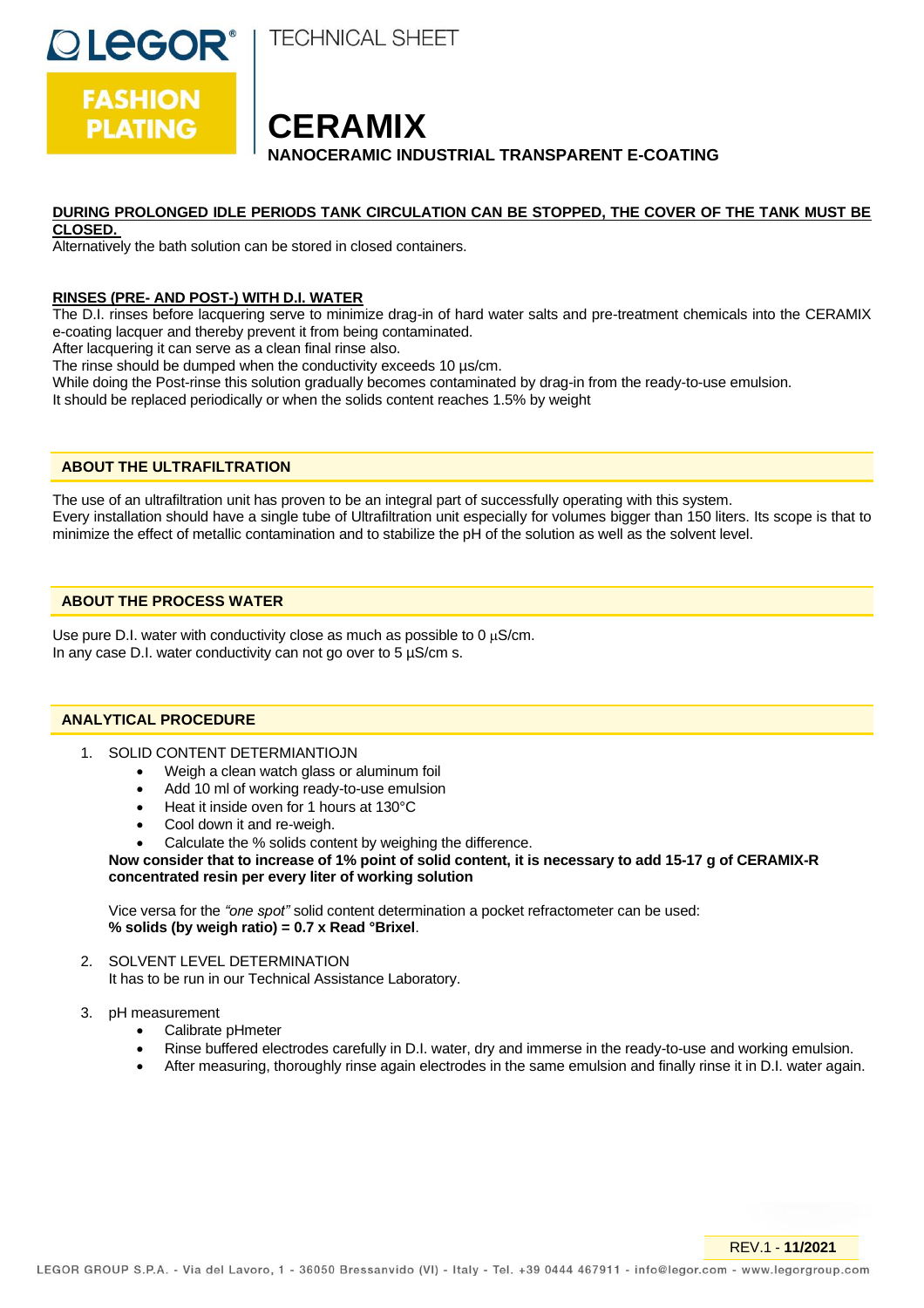**TECHNICAL SHEET** 

**CERAMIX NANOCERAMIC INDUSTRIAL TRANSPARENT E-COATING**

### **SUPPLEMENTARY INFORMATION**

Below important supplementary information to know in order to drive this process with success.

### **WORKING ENVIRONMENT**

**OLEGOR®** 

**FASHION** 

**PLATING** 

It is particularly important the quality of the air and the cleanliness of the working environment. Since the e-coating layer provided by CERAMIX is sticky before the heat treatment, any air-borne particle may adhere on of the pieces causing surface defects. This problem may become particularly evident on large and flat surfaces (e.g.: medals, trays, etc.). If treated pieces are items with small surfaces (e.g.: chains) the risk for defects from airborne particles is less evident. In order to obtain the highest surface quality, it is recommended to place the equipment ina cleanroom.

### **OPERATING CONDITIONS - GENERAL RECOMMENDATIONS**

An optimal voltage for e-coating application should be around 30 – 50 Volts. Current density is low and decreases rapidly after the first seconds of treatment, due to the insulating properties of the deposit itself. Optimal treatment time is around 15-30 seconds. In order to keep in good efficiency the e-coating liquid suspension, it is extremely important to avoid any contamination of the working suspension from the previous steps. Slight increase of salinity may negatively impair the e-coating performances, leading to clots formation.

### **BATH TURNOVER RATE**

In order to maintain the optimum properties, the feed replenishment rate should be consistent with one bath turnover within three months.

### **CIRCULATION**

Continuous pumped circulation from a skim weir and return via submerged pipe. Circulation turnover rate is 8-10 bath volumes per hour.

### **ABOUT WATER DISPOSAL AND SAFETY INFORMATION**

Being acidic, prior to dispose the CERAMIX bath, increase its pH to 7-8 with alkaline solutions. The solid will precipitate out in settlement tank. Recover the supernatant liquid which will contain around 4% on volume basis of lactic acid. This liquid should be further diluted before discharge in according with the local legislation.

About its concentrate resin (CERAMIX-R) store it between 0° and 30°C. **Never store in an area where the temperature can go above 35°C.**

Smoking should be prohibited in the vicinity of the concentrate resin CERAMIX-R as well as close to the working tank emulsion.

While CERAMIX-R is flammable resin, CERAMIX will not support combustion but it is irritating to eyes and skin. In case of contact with eyes rinse immediately with plenty of D.I. water and seek medical advice if symptoms persist. After contact with skin, wash immediately with plenty of soap and water.

The solvent level normally lies around 3% in the ready-to-use emulsion.

It is strongly recommended to ensure adequate ventilation of the workroom in order to provide a healthy working atmosphere. In any case classification and designation are noted in the Material Safety Data Sheet (according to the European legislation). The safety instructions and the instructions for the environmental protection have to be followed in order to avoid hazards for people and environment. Please consider the explicit details in our Material Safety Data Sheets.